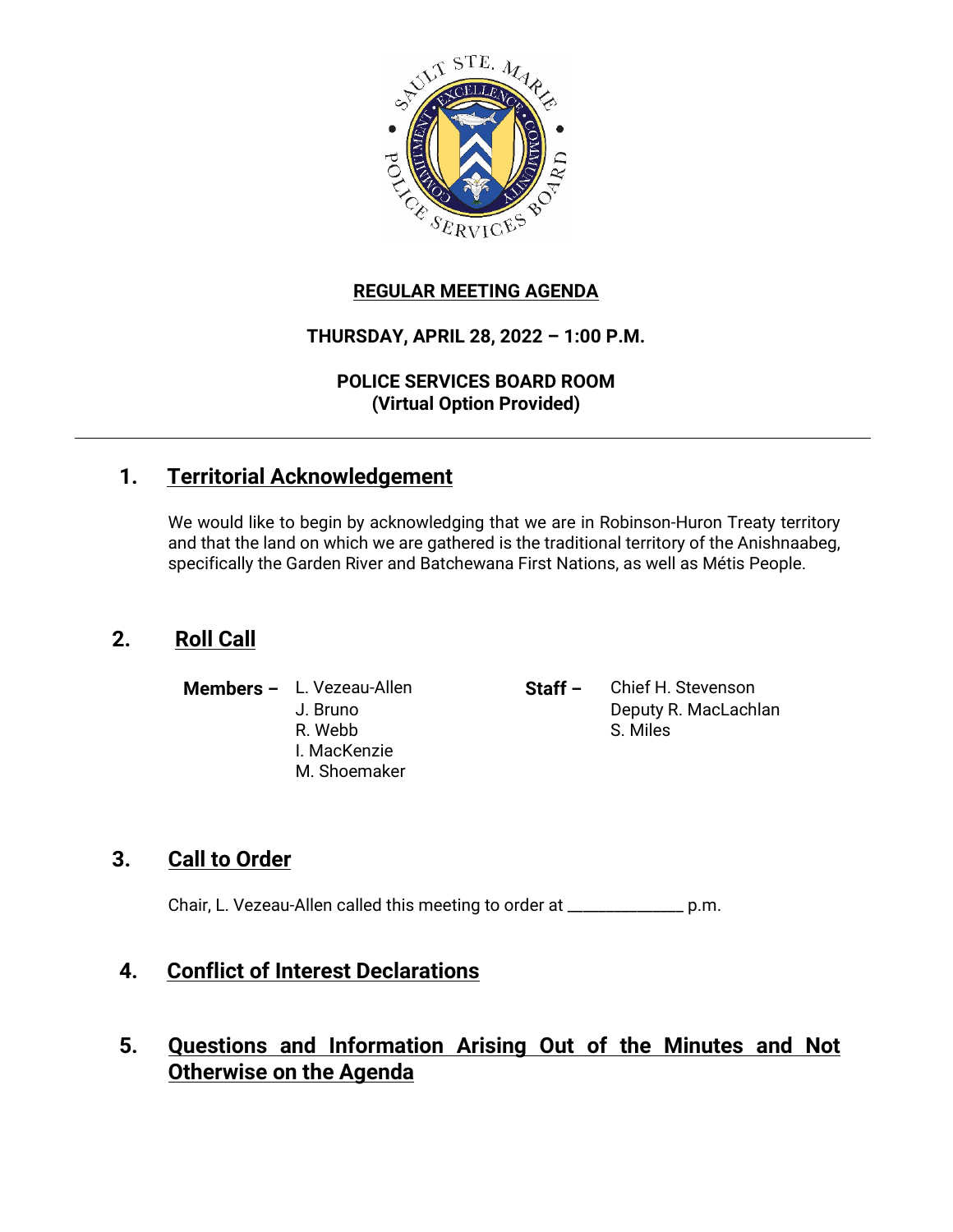### **6. Adoption of Minutes – March 31, 2022**

MOVED BY: SECONDED BY:

RESOLVED that the Minutes of the regular meeting, as presented, be hereby approved.

# **7. Motion to Accept Agenda – April 28, 2022**

MOVED BY: SECONDED BY:

RESOLVED that the agenda of the regular meeting, as presented, be hereby approved.

# **8. Presentation: Diversity & Inclusion Approach in Recruitment**

Presented by S/Sgt. Vicki Monto

### **9. Communications & Reports –** *Information Only*

- a) Special Account Ledger (Auction Fund) March 2022
- b) Monthly Overtime (Paid and Banked) March 2022
- c) Monthly Staff Shortage Overtime Costs (4 Year Comparison) March 2022
- d) Monthly Staff Shortage Costs March 2022
- e) Public Complaints Against Police
- f) Use of Force Reports
- g) Travel Log

# **10. For Information: Board Members Building Tour**

#### **11. New Business**

# **12. Next Meeting Date**

May 26, 2022